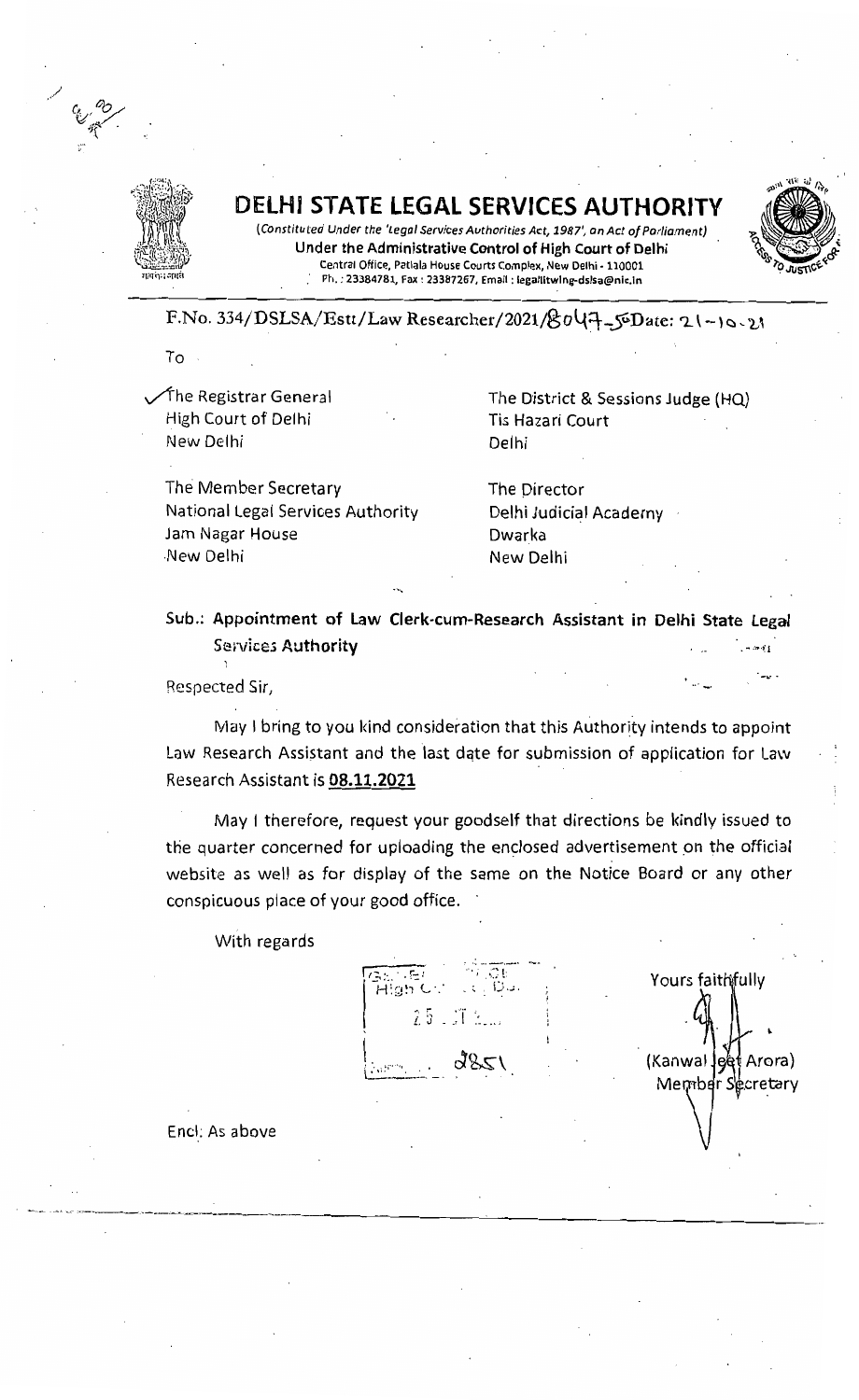

DELHI **STATE LEGAL SERVICES AUTHORITY** 

(Constituted Under the 'Legal Services Authorities Act, 1987', an Act of Parliament) Under the Administrative Control of High Court of Delhi Central Office, Patiala House Courts Complex, New Delhi - 110001 Ph.: 23384781, Fax: 23387267, Email: legallitwing-dslsa@nlc.in



F.No. 334/DSLSA/Estt/Law Researcher/2021/AOST

 $Date: 21 - 10 - 2$ 

 $-11$ 

# Notice regarding Engagement of Law Clerk-cum-Research Assistant on short -term contractual basis

# Adve rtisement

Online applications are invited from Law Graduates (who have passed out after March 2018) who fulfil the following essential academic Qualifications and other eligibility conditions, as on 30.09.2021, for engagement as Law Clerk-cum-Research Assistant, in Delhi State Legal Services Authority purely on contractual basis on a fixed consolidated stipend of Rs. 35,000/- per month initially for a perioc , where the contribution of the contribution of the contribution of the contribution  $\mathcal{L}_\mathcal{A}$ of three moriths. However, the contract can be terminated at any point of time without any notice. Last Date for submission of application is: 08.11.2021.

### Essential Qualifications'

 $(v)$ 

- (i) Candidate must be a law graduate having passed out after March, 2013 from any Law School/College/University/ Institution and recognized by the Bar Council of India for enrolment as Advocate, with at least '>, ,60% maries.
- (ii) Candidate must not be above 27 years of age as on the last date of receipt of applications.
- (iii) Candidate studying in the final year shall also be eligible to apply subject to furnishing proof of acquiring Law degree at the time of interview/before taking up the assignment as Law Clerk-cum-Research Assistant.
- (iv) Candidate must have good knowledge of MS-PowerPoint/Word/Excel.
	- Candidate ,shall prepare PowerPoint Presentation on "Victim Compensation" comprising of at least 15 slides. Presentation'is to be attached along with Application form.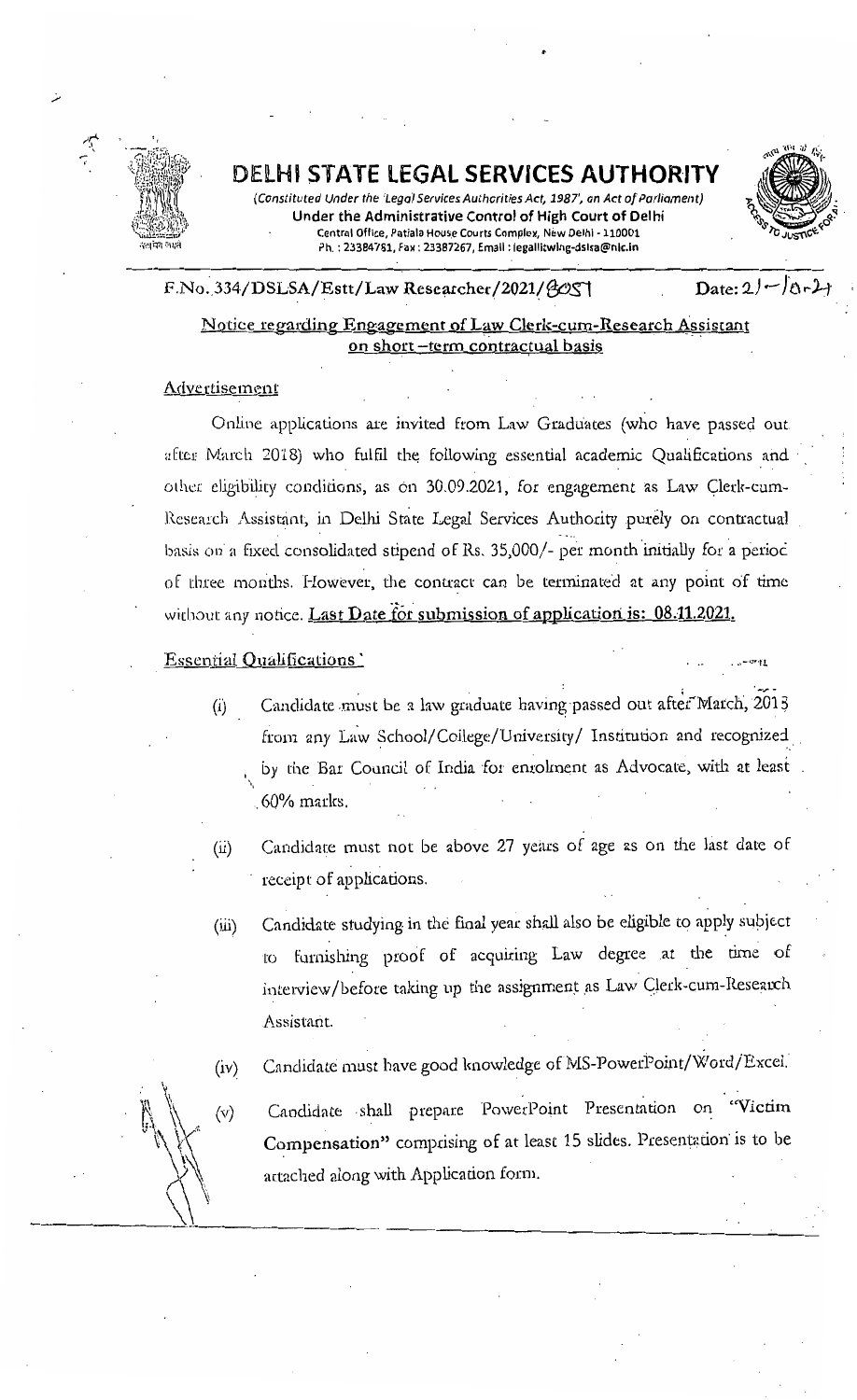### Method for applying

Candidates may apply online through only our official website www.dslsa.org w.e.f. 21.10.2021 to 08.11.2021 and application sent with any other method like hard copy of application, through e-mail etc shall be rejected summarily.

#### **Method of Selection**

Selection shall be made on the basis of Interview.

### **General Information**

It is made clear that the engagement as Law Clerk-cum-Research Assistant is a full time job, though purely on contractual basis. Engaged candidate shall not be able to join any other profession/service/engagement etc. during the continuance of his/her employment with DSLSA. It shall not confer any right on selected candidates to claim any regular appointment/continuance in service in the Delhi State Legal Services Authority. Authority reserves with it the right to discontinue the services of any Law Clerk-cum-Research Assistant at any point of time without assigning any reasons.

#### Work profile

- To make analytical study and research for future planning for better Ï. implementation relating to various schemes of NALSA and DSLSA.
- TI. Support and assistance to the victims in matters pertains to Delhi Victim Compensation Scheme in District Legal Services Authorities.
- Legal Assistance to victims of human trafficking and looking after their welfare III. and rehabilitation with coordination of various NGOs working in the field.
- Preparation of Power Point Presentations, flyers, pamphlets, news letters & IV. information material to be used in awareness & legal literacy programmes.